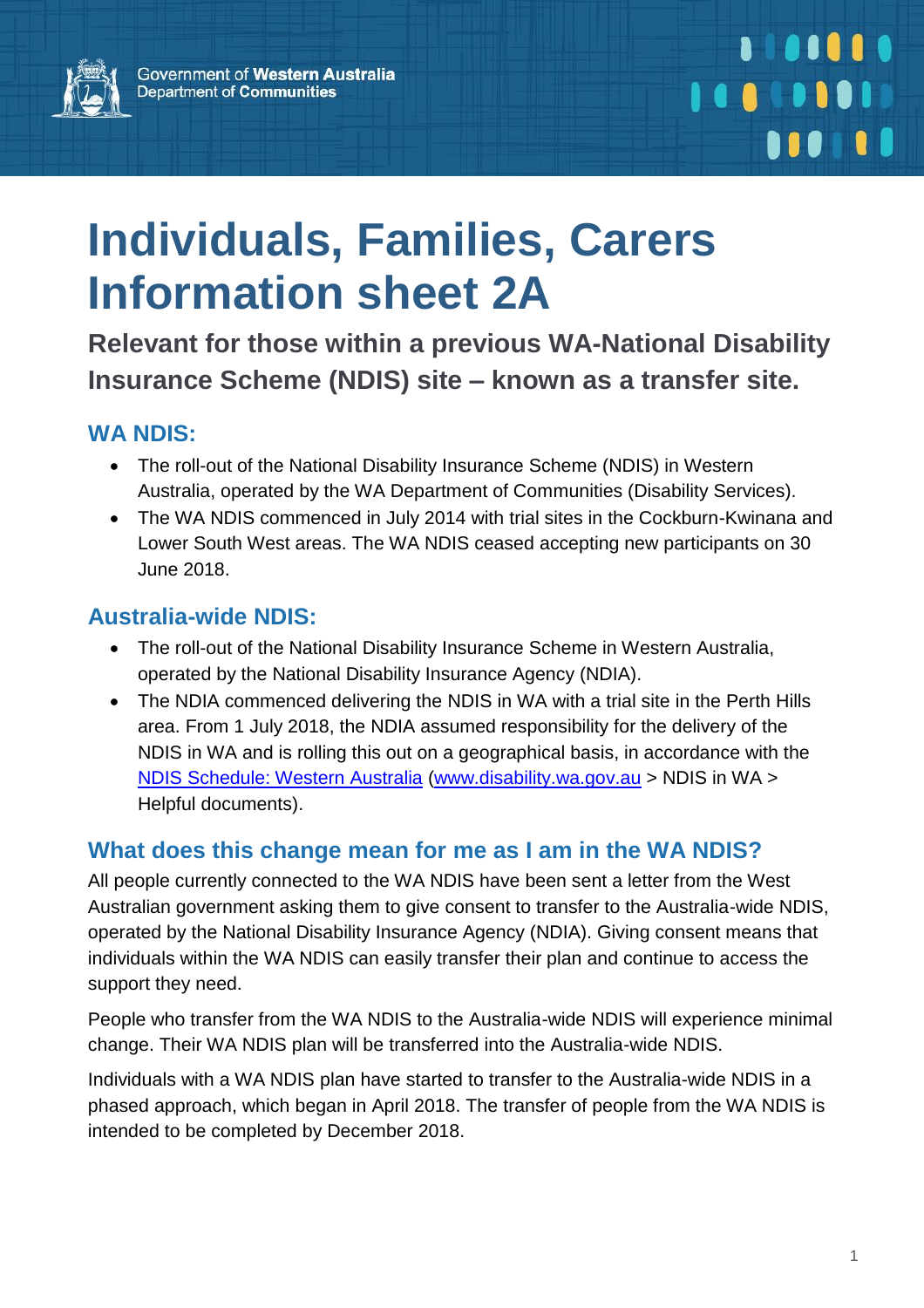

Information sessions will be available for people in the WA NDIS. The details of these sessions will be promoted on the [events in WA](https://www.ndis.gov.au/news/events/wa.html) website [\(www.ndis.gov.au](http://www.ndis.gov.au/)  $>$  News  $>$  WA  $>$ Events page), in newspapers and on social media.

#### **[How will people in the former WA NDIS transfer to the NDIA?](https://www.ndis.gov.au/about-us/our-sites/WA/qanda.html)**

In January 2018, WA NDIS participants were sent a letter from the WA Government informing them that the NDIA will be rolling out the Australia-wide NDIS in WA and that their consent would be sought to transfer to the Australia-wide NDIS.

WA NDIS Local Coordinators have been progressively contacting WA NDIS participants to confirm they give consent to move into the Australia-wide NDIS and to transfer their WA NDIS plan to the NDIA. Consent can be made in writing, over the telephone or face-toface.

The NDIA is notified when people give consent to transfer to the Australia-wide NDIS and their details such as name, date of birth, address and phone number are sent to the NDIA. The NDIA will then contact the person via phone to organise a time to discuss the transfer of their WA NDIS plan.

The transfer process involves information from WA NDIS plans being moved from WA's systems to NDIA's systems. It is important to make sure information about the participant and the supports and funding in their WA NDIS plan is accurately reflected in the NDIA system. The plan transfer meeting is an opportunity for a NDIA planner and the participant to discuss the transfer process.

#### **Can I keep seeing my Local Coordinator?**

Your Local Coordinator will continue to be your main point of contact until the planning process with the NDIA is complete and your Australia-wide NDIS plan is approved.

#### **[What is the format of the plan transfer meeting?](https://www.ndis.gov.au/about-us/our-sites/WA/qanda.html)**

To begin the process of your transfer from the WA NDIS, the NDIA will contact you to ask how you would like to have your transfer meeting, who you would like to attend the meeting and where to have the meeting.

A plan transfer meeting will be arranged with you and a NDIA planner and anyone else that you would like to have participate (e.g. a family member or service provider). Your Local Coordinator can attend this meeting to support you if you wish. This meeting will discuss what supports you are receiving and any specific or special information.

You and your service provider/s can prepare for the transfer meeting by having information ready about the nature, duration and days when supports are provided to share with the NDIA.